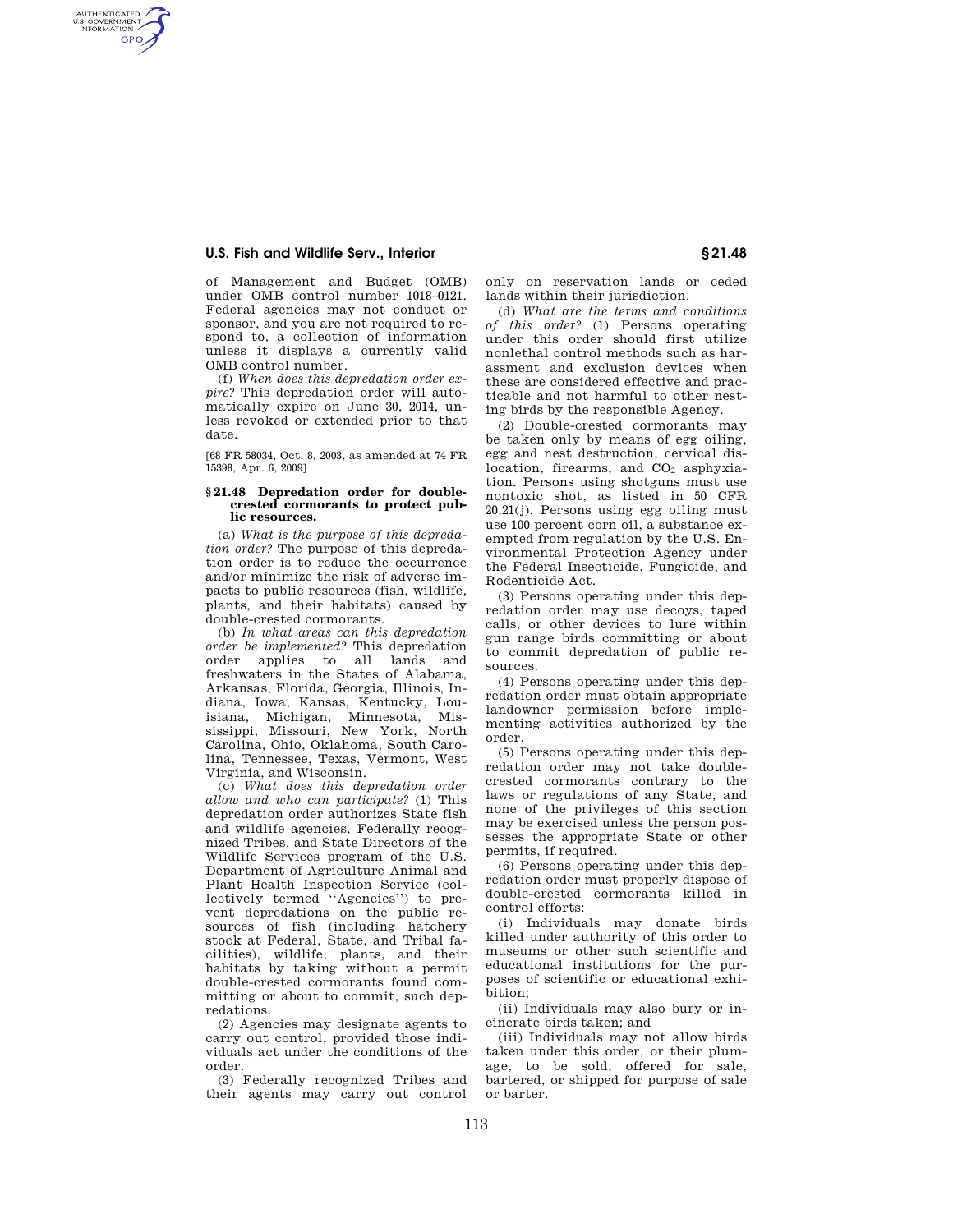(7) Nothing in this depredation order authorizes the take of any migratory bird species other than double-crested cormorants. Two look-alike species cooccur with double-crested cormorants in the southeastern States: the anhinga, which occurs across southeastern United States, and the neotropic cormorant, which is found in varying numbers in Texas, Louisiana, Kansas, and Oklahoma. Both species can be mistaken for double-crested cormorants, but take of these two species is not authorized under this depredation order. Persons operating under this order must immediately report the take of a migratory bird species other than double-crested cormorants to the appropriate Service Regional Migratory Bird Permit Office.

(8) Nothing in this depredation order authorizes the take of any species protected by the Endangered Species Act. Persons operating under this order must immediately report the take of species protected under the Endangered Species Act to the Service.

(i) To protect piping plovers, interior least terns, wood storks, and bald eagles, the following conservation measures must be observed within any geographic area where Endangered Species Act protection applies to these species:

(A) The discharge/use of firearms to kill or harass double-crested cormorants or use of other harassment methods are allowed if the control activities occur more than 1,000 feet from active piping plover or interior least tern nests or colonies; occur more than 1,500 feet from active wood stork nesting colonies, more than 1,000 feet from active wood stork roost sites, and more than 750 feet from feeding wood storks; or occur more than 750 feet from active bald eagle nests;

(B) Other control activities such as egg oiling, cervical dislocation,  $CO<sub>2</sub>$  asphyxiation, egg destruction, or nest destruction are allowed if these activities occur more than 500 feet from active piping plover or interior least tern nests or colonies; occur more than 1,500 feet from active wood stork nesting colonies, more than 1,000 feet from active wood stork roost sites, and more than 750 feet from feeding wood storks; or occur more than 750 feet from active bald eagle nests;

**§ 21.48 50 CFR Ch. I (10–1–10 Edition)** 

(C) To ensure adequate protection of piping plovers, any Agency or its agents who plan to implement control activities that may affect areas designated as piping plover critical habitat in the Great Lakes Region are to obtain prior approval from the appropriate Regional Director. Requests for approval of activities in these areas must be submitted to the Regional Migratory Bird Permit Office. The Regional Migratory Bird Permit Office will then coordinate with the Endangered Species Field Office staff to assess whether the measures in paragraph (d)(8)(i)(B) of this section are adequate.

(ii) At their discretion, Agencies or their agents may contact the Regional Migratory Bird Permit Office to request modification of the above measures. Such modification can occur only if the Regional Director determines, on the basis of coordination between the Regional Migratory Bird Permit Office and the Endangered Species Field Office, that the species listed in paragraph (d)(8)(i) of this section will not be adversely affected.

(iii) If adverse effects are anticipated from the control activities in a geographical area where Endangered Species Act protection applies to any of the four species listed in paragraph  $(d)(8)(i)$  of this section, either during the intra-Service coordination discussions described in paragraph  $(\mathrm{d})(8)(\mathrm{i})(\mathrm{C})$ of this section or at any other time, the Regional Migratory Bird Permit Office will initiate consultation with the Endangered Species Field Offices.

(9) Responsible Agencies must, before they initiate any control activities in a given year, provide a one-time written notice to the appropriate Service Regional Migratory Bird Permit Office indicating that they intend to act under this order.

(i) Additionally, if any Agency plans a single control action that would individually, or a succession of such actions that would cumulatively, kill more than 10 percent of the doublecrested cormorants in a breeding colony, it must first provide written notification to the appropriate Service Regional Migratory Bird Permit Office. This letter must be received no later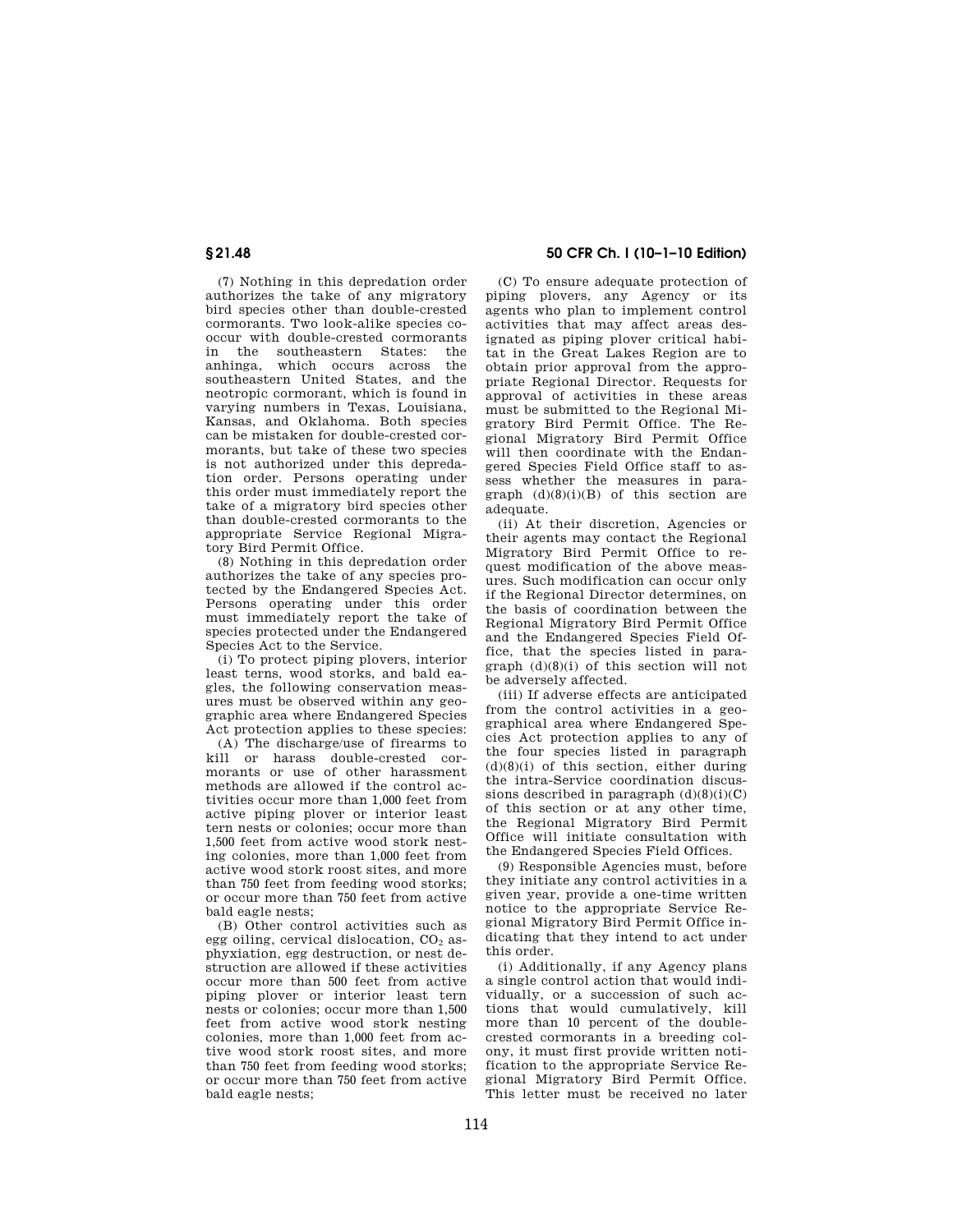## **U.S. Fish and Wildlife Serv., Interior § 21.48**

than 30 days in advance of the activity and must provide:

(A) The location (indicating specific colonies, if applicable) of the proposed control activity;

(B) A description of the proposed control activity, specifying what public resources are being impacted, how many birds are likely to be taken and what approximate percentage they are of total DCCOs present, and which species of other birds are present; and

(C) Contact information for the person in charge of the control action.

(ii) The Regional Director may prevent any such activity by notifying the agency in writing if the Regional Director deems the activity a threat to the long-term sustainability of doublecrested cormorants or any other migratory bird species.

(10) Persons operating under this order must keep records of all activities, including those of designated agents, carried out under this order. On an annual basis, Agencies must provide the Service Regional Migratory Bird Permit Office with a report detailing activities conducted under the authority of this order, including:

(i) By date and location, a summary of the number of double-crested cormorants killed and/or number of nests in which eggs were oiled;

(ii) A statement of efforts being made to minimize incidental take of nontarget species and a report of the number and species of migratory birds involved in such take, if any;

(iii) A description of the impacts or anticipated impacts to public resources by double-crested cormorants and a statement of the management objectives for the area in question;

(iv) A description of the evidence supporting the conclusion that doublecrested cormorants are causing or will cause these impacts;

(v) A discussion of other limiting factors affecting the resource (e.g., biological, environmental, and socioeconomic); and

(vi) A discussion of how control efforts are expected to, or actually did, alleviate resource impacts.

(11) Agencies must provide annual reports to the appropriate Service Regional Migratory Bird Permit Office, as described in paragraph (d)(10) of this section, by December 31 for the reporting period October 1 of the previous year to September 30 of the same year. For example, reports for the period October 1, 2003, to September 30, 2004, would be due on or before December 31, 2004. The Service will regularly review Agency reports and will periodically assess the overall impact of this program to ensure compatibility with the long-term conservation of doublecrested cormorants and other resources.

(12) In some situations, Agencies may deem it necessary to reduce or eliminate local breeding populations of double-crested cormorants to reduce the occurrence of resource impacts.

(i) For such actions, Agencies must:

(A) Comply with paragraph (d)(9) of this section;

(B) Carefully plan activities to avoid disturbance of nontarget species;

(C) Evaluate effects of management activities on cormorants at the control site;

(D) Evaluate, by means of collecting data or using best available information, effects of management activities on the public resources being protected and on nontarget species; and

(E) Include this information in the report described in paragraph (d)(10) of this section.

(ii) Agencies may coordinate with the appropriate Service Regional Migratory Bird Permit Office in the preparation of this information to attain technical or other assistance.

(13) We reserve the right to suspend or revoke the authority of any Agency, Tribe, or State Director granted by this order if we find that the specified purpose, terms, and conditions have not been adhered to or if the long-term sustainability of double-crested cormorant populations is threatened by the action(s) of that Agency, Tribe, or State Director. The criteria and procedures for suspension, revocation, reconsideration, and appeal are outlined in §§13.27 through 13.29 of this subchapter. For the purposes of this section, ''issuing officer'' means the Regional Director and ''permit'' means the authority to act under this depredation order. For purposes of §13.29(e), appeals shall be made to the Director.